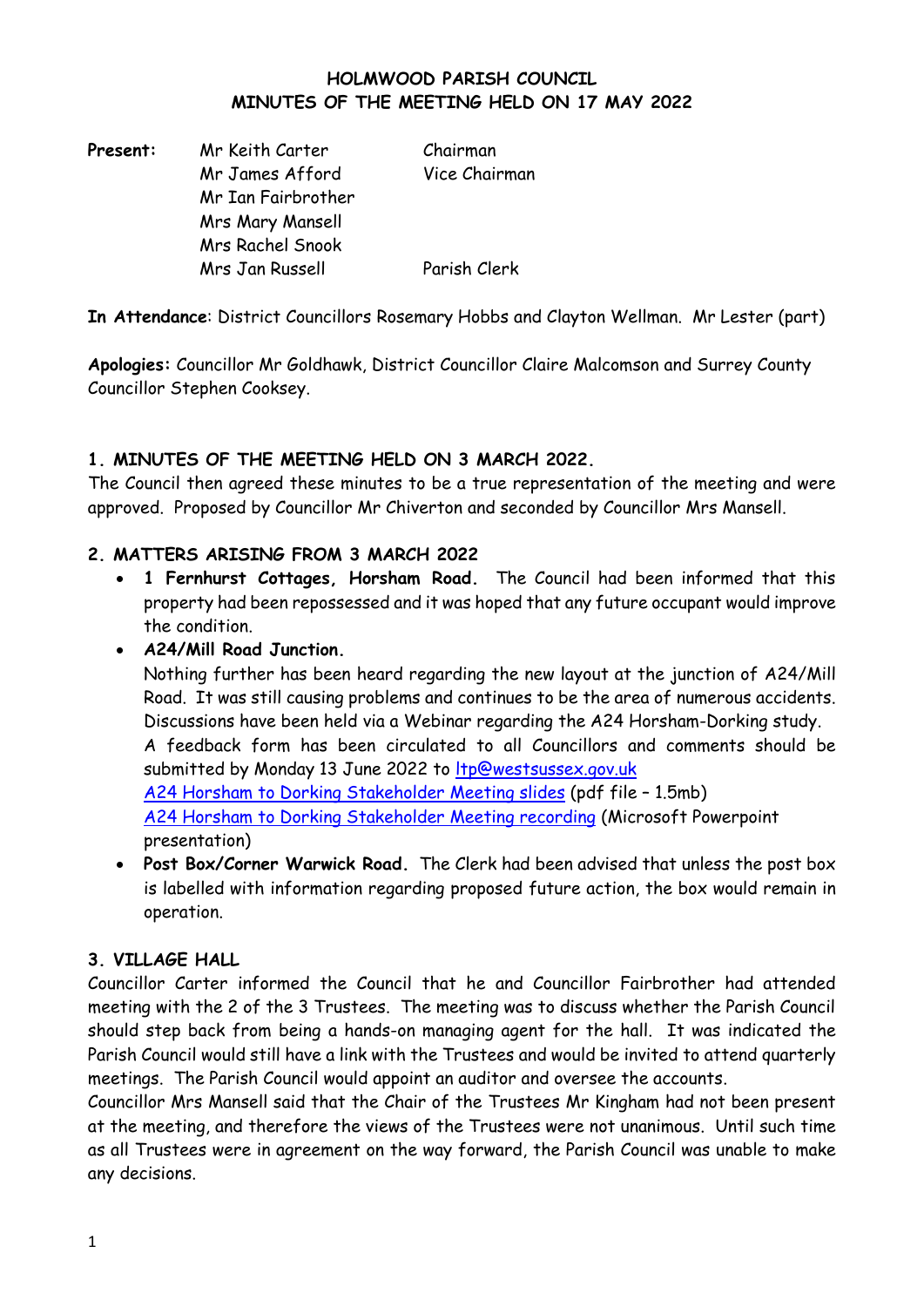Councillor Carter agreed that he would contact the Trustees again asking for a firm definition on how they all wanted to proceed.

Councillor Mrs Mansell provided the Parish Council with an End of Year financial statement for the hall.

# **4. UPDATE CHILDREN'S PLAYGROUND AND INFORMATION SIGNS**

The two new pieces of playground equipment had been ordered but Wicksteed had still not provided a date for installation. The Clerk will make contact asking for a date.

Councillor Carter said that he was disappointed with the quality of the repairs to the safety surfacing. The edges had shrunk, leaving gaps between the surfacing and grass. The Clerk will report the defect and ask for the work to be repaired under the guarantee.

Wording for the information notice had been circulated to all Councillors prior to the meeting. It was unanimously agreed that two signs, made of di-bond material (which is Aluminium composite) at a cost of £26.50 + VAT each would be ordered. The Clerk will arrange to have them fitted once they are received.

The two rubbish bins in the playground are not being emptied on a regular basis even though these missed collections are being reported to Amey waste services directly and online. District Councillor Hobbs agreed to intervene.

The Clerk advised that an application for the Annual playground inspection will be made now as there is always a long lead-time for this.

## **5. NATIONAL TRUST**

The Parish Council has been questioned by the National Trust regarding grass mowing and hedge cutting. The National Trust ranger has been supplied with a copy of the 5-year contract for the groundworks and a history of when the undertaking began.

The National Trust has now requested a meeting with the Council. This is opportune as there are a few issues regarding the works recently undertaken along Betchetts Green Road. A footpath has become impassable and floods after heavy rainfall. It will be requested this be reinstated.

## **6. PLANNING APPLICATIONS**

**MO/2019/1641 – Carpel House, Horsham Road, South Holmwood.** Importation of material to increase level to unused land to create benefit and to cover exposed sewer pipe. Refused by Mole Valley District Council. Appeal Lodged. Mole Valley and Holmwood Parish Council responded to PINS. Decision outstanding.

District Councillor Wellman informed the Parish Council he had been advised the Planning Agent for this application was due to submit an amended application next week. Mole Valley will continue to monitor the situation closely.

**MO/2022/0431 – 1 Buckingham Road, South Holmwood**. Erection of a single storey side/rear extension. Approved with Conditions.

**MO/2022/0618 - East Lodge, Vigo House, Horsham Road, South Holmwood**. Erection of detached double-storey outbuilding (upper storey within roof space). Approved with Conditions.

# **7. POLICE CRIME STATISTICS**

The crime statistics for the parish had been received and circulated.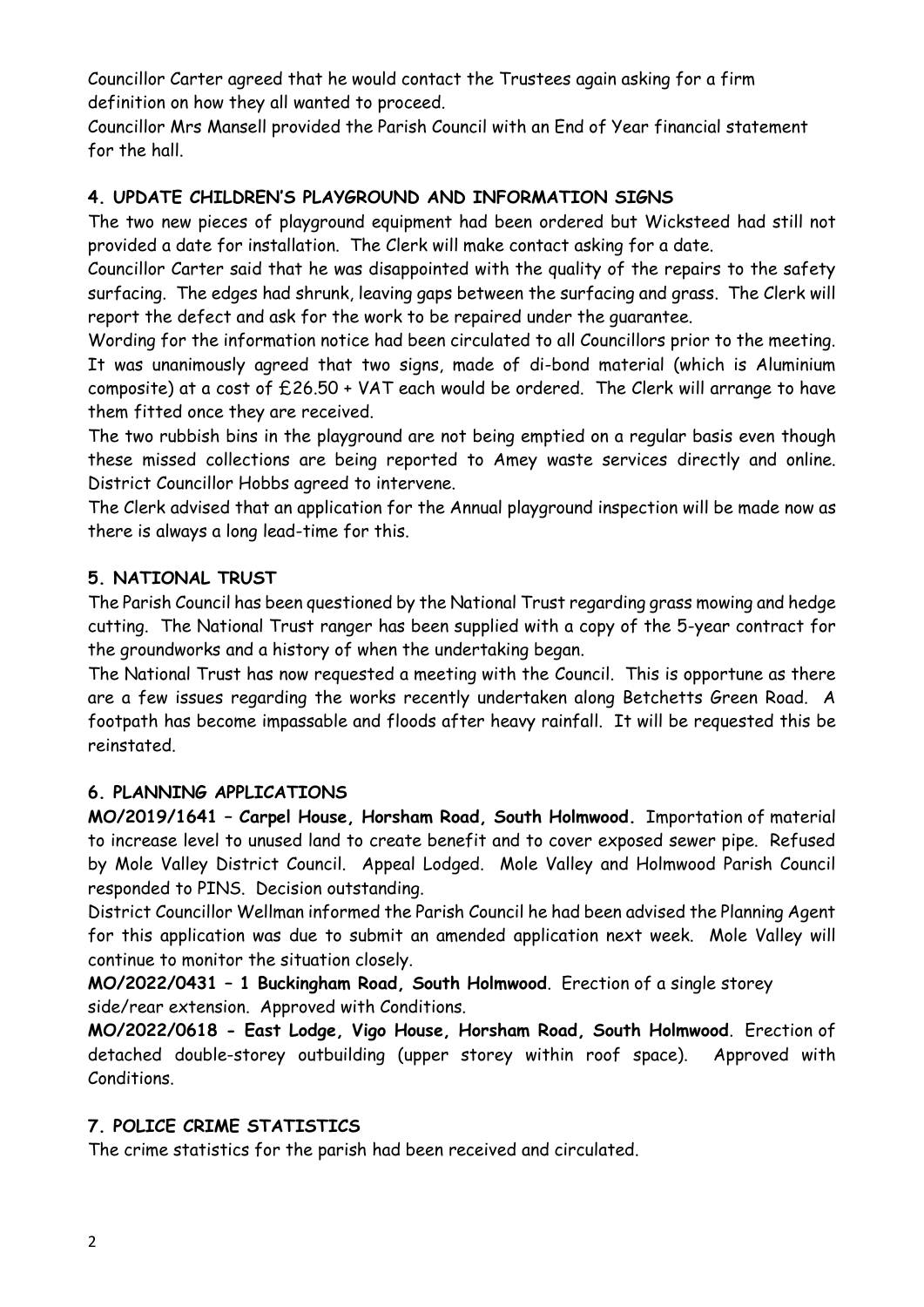## **8. QUEENS PLATINUM JUBILEE**

The National Trust has received the Parish Council's application for a licence to light a beacon on the land at the top of the playground, Betchetts Green Road. A risk assessment has been completed and arrangements will be made to ensure the area is kept clear of spectators.

The pagentmaster has been notified of the event and confirmation has been received that the beacon should be lit at 9:45pm on Thursday 2 June 2022. The event will be advertised on the parish notice board.

## **9. TO REVIEW AND ADOPT FINANCIAL REGULATIONS, STANDING ORDERS AND CODE OF CONDUCT**

These policies were circulated to all Councillors.

All three policies were reviewed and were readopted. The information will be published on the Council's website.

# **10. FINANCE**

## **To sign AGAR and review Internal Audit Report to 31 March 2022**

The accounts to 31 March 2022 had been audited by Mulberry and Company, and the Annual Governance and Return signed off, ready for the Parish Council to approve. The Return was approved unanimously by all Councillors. The Chair signed the statement which will be emailed to Littlejohn and uploaded onto the Parish Council website.

The Chair highlighted an error in the Audit Report. The Clerk will speak to Mulberry and Company.

## **Financial Statement and Bank Reconciliation**

The Income and Expenditure for 2021/2022 was circulated. The current account at the end of the financial year had a balance of £11,814.47 and the reserve account had a balance of £5,431.63. The total balance on 31 March 2021 of £17,246.10 which includes a contingency of £3,000.00.

## **Cheques passed for payment:**

| <b>Invoice No</b> | Payee         | Amount  | Cheque No | Purpose                    |
|-------------------|---------------|---------|-----------|----------------------------|
| 514202154         | Zurich        | £461.86 | 714       | <b>Insurance</b>           |
| 2451              | Surrey ALC    | £305.01 | 715       | Subscription               |
| 50370             | Mulberry & Co | £42.00  | 716       | <b>Councillor Training</b> |
| 19329             | Mulberry & Co | £187.38 | 717       | Audit                      |
|                   | Village Club  | £50.00  | 718       | <b>Donation Jubilee</b>    |
|                   | KSS Air Amb   | £100.00 | 719       | Donation                   |
|                   | J Russell     | £59.40  | 720       | Additional backpay         |
|                   | <b>HMRC</b>   | £13.60  | 721       | Clerk NI                   |

## **Clerk's Salary**

The Chairman addressed the Council, advising that the pay increase awarded to the Clerk for 2021/22 changed after the award was made. There was a shortfall of £73.00 which must be paid.

The new NALC pay scale for 2022/23 has been published indicating a further increase in salary, rising from £4,270.00 to £4,356.00 per annum, pro rata. The adoption of the new increase was proposed by Councillor Carter and seconded by Councillor Mrs Snook.